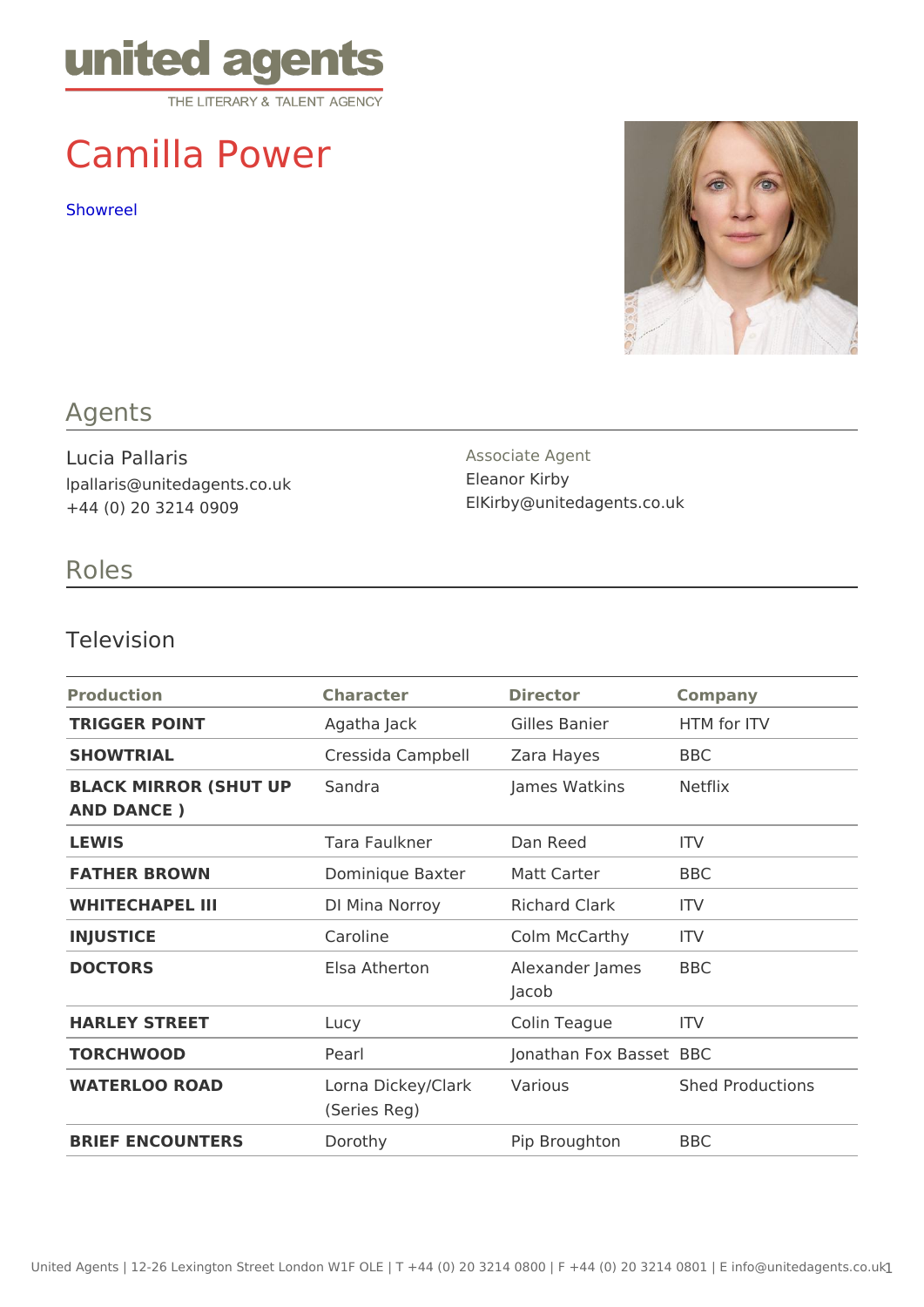| <b>Production</b>                                       | <b>Character</b>                        | <b>Director</b>                  | <b>Company</b>                    |
|---------------------------------------------------------|-----------------------------------------|----------------------------------|-----------------------------------|
| <b>THE BRIEF</b>                                        | Millie Marsh (Series<br>Regular)        | Various                          | Granada                           |
| <b>NOT ONLY BUT ALWAYS</b>                              | Judy Huxtable                           | Terry Johnson                    | C <sub>4</sub>                    |
| <b>BYRON</b>                                            | Lady Caroline Lamb                      | Julian Farino                    | <b>BBC</b>                        |
| <b>HORNBLOWER</b>                                       | <b>Betsy</b>                            | <b>Andrew Grieve</b>             | <b>ITV</b>                        |
| <b>INSPECTOR LYNLEY</b><br><b>MYSTERIES</b>             | Joanna Sydeham                          | <b>Richard Laxton</b>            | <b>BBC</b>                        |
| <b>MURDER IN MIND</b>                                   | Zoe                                     | <b>Audrey Cooke</b>              | <b>BBC</b>                        |
| <b>SPARK HOUSE</b>                                      | <b>Becky</b>                            | Robyn Shepherd                   | Granada                           |
| <b>MANCHILD</b>                                         | Scarlett                                | David Evans                      | <b>BBC Pilot</b>                  |
| <b>PERFECT STRANGERS</b>                                | Martina                                 | Stephen Poiakoff                 | <b>BBC</b>                        |
| <b>UPRISING</b>                                         | Ariadne                                 | Matt Lipsey                      | <b>Tiger Aspect</b>               |
| <b>FISH</b>                                             | Actress                                 | Claire Winyard                   | <b>BBC</b>                        |
| <b>THE ECHO</b>                                         | Lisa                                    | Diarmuid Lawrence                | <b>BBC</b>                        |
| <b>SLAP</b>                                             | Annabelle                               | Charlie Hanson                   | <b>Prospect Pictures</b>          |
| <b>THE GRAND</b>                                        | Adele Bannermann                        | Morag Fullerton                  | Granada TV                        |
| <b>UNDERWORLD</b>                                       | Gilda                                   | Lydia Oldroyd /<br>Andy Hamilton | <b>Hat Trick Productions</b>      |
| <b>RUTH RENDELL: THE</b><br><b>DOUBLE</b>               | Lisa/Zoe                                | Mary McMurray                    | <b>Blue Heaven</b><br>Productions |
| <b>BECK</b>                                             | Charity                                 | Ken Grieve                       | <b>BBC</b>                        |
| <b>THE BILL</b>                                         | Shelley Harker / Anna                   | Various                          | Thames TV                         |
| THE TREASURE SEEKERS                                    | Dora Partridge, lead                    | Juliesse May                     | Tetra Films for C4                |
| <b>CASUALTY</b>                                         | Angie                                   | <b>Rob Evans</b>                 | <b>BBC TV</b>                     |
| <b>EMMERDALE FARM</b>                                   | Jessica McAllister (103 Various<br>eps) |                                  | <b>ITV</b>                        |
| <b>BONJOUR LA CLASSE</b>                                | Pamela                                  | John Henderson                   | <b>Talkback</b>                   |
| <b>NOT THE END OF THE</b><br><b>WORLD</b>               | Ellen                                   | Marilyn Fox                      | <b>BBC</b>                        |
| <b>CHRONICLES OF NARNIA:</b><br><b>THE SILVER CHAIR</b> | Jill Pole                               | Alex Kirby                       | <b>BBC</b>                        |
| <b>THE MYSTERY OF THE KEYS</b> Alex                     |                                         | Joe Coppoletta                   | <b>Entertainment Berlin</b>       |

## Film

| <b>Production</b>  | <b>Character</b> | <b>Director</b> | Company                                       |
|--------------------|------------------|-----------------|-----------------------------------------------|
| <b>FINAL SCORE</b> | Steed's Wife     | Scott Mann      | Signature Entertainment, The Fyzz<br>Facility |